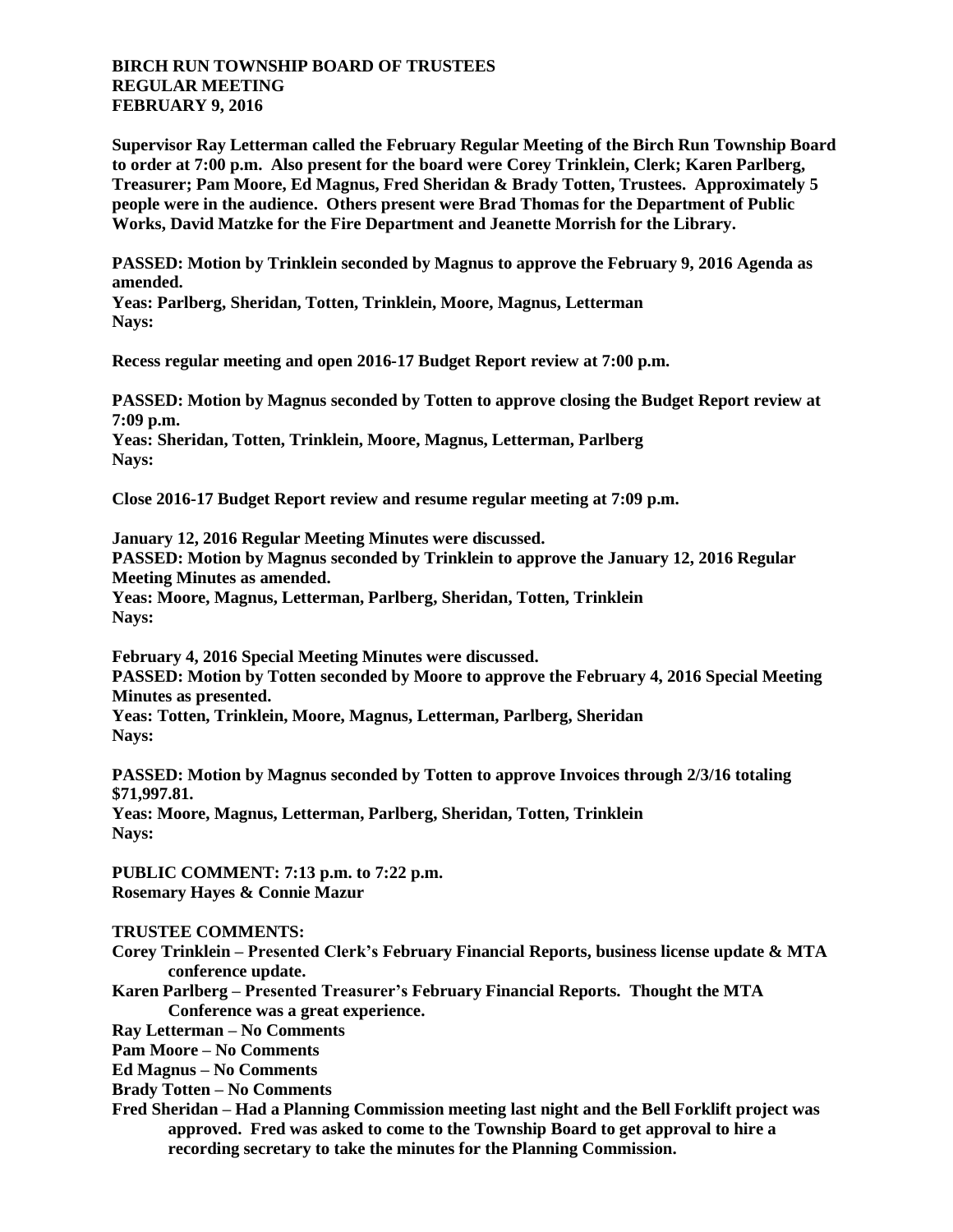## **DEPARTMENT REPORTS:**

- **DPW – Brad Thomas reported sounds like there will be 2 water lines going in later this year. He will soon start getting prices on drilling a new well for the cemetery. Need to get new numbers ordered for the rest of the Palmer section in the cemetery.**
- **Fire Dept. – Dave Matzke reported that there were 44 calls last month. On August 7th there will be a 75th anniversary celebration for the Fire Department, taking place at the fire hall.**
- **Library – Jeanette Morrish reported they are in the middle of the adult reading program. Tara the new assistant librarian has been working out very well. The theme for Summer Reading program will be "On Your Mark, Get Set, Read".**

**PASSED: Motion by Magnus seconded by Totten to approve the February 2016 Budget Amendments as presented.**

**Yeas: Magnus, Letterman, Parlberg, Sheridan, Totten, Trinklein, Moore Nays:** 

**PASSED: Motion by Magnus seconded by Sheridan to approve Resolution #2016-02 (Supervisor Salary) as presented.**

**Yeas: Letterman, Parlberg, Sheridan, Totten, Trinklein, Moore, Magnus Nays:** 

**PASSED: Motion by Totten seconded by Moore to approve Resolution #2016-03 (Clerk Salary) as presented.**

**Yeas: Parlberg, Sheridan, Totten, Trinklein, Moore, Magnus, Letterman Nays:** 

**PASSED: Motion by Magnus seconded by Moore to approve Resolution #2016-04 (Treasurer Salary) as presented.**

**Yeas: Sheridan, Totten, Trinklein, Moore, Magnus, Letterman, Parlberg Nays:** 

**PASSED: Motion by Magnus seconded by Sheridan to approve Resolution #2016-05 (Insurance Opting Out) as presented.**

**Yeas: Totten, Trinklein, Moore, Magnus, Letterman, Parlberg, Sheridan Nays:** 

**PASSED: Motion by Magnus seconded by Totten to approve appointing Ed Munson to the Birch Run Township Planning Commission for a three year term. Yeas: Moore, Magnus, Letterman, Parlberg, Sheridan, Totten, Trinklein Nays:** 

**PASSED: Motion by Magnus seconded by Trinklein to approve setting the 2016-17 Budget Hearing for March 15, 2016 at 7:00 p.m. at the Birch Run Township Government Room. Yeas: Magnus, Letterman, Parlberg, Sheridan, Totten, Trinklein, Moore Nays:** 

**PASSED: Motion by Totten seconded by Sheridan to approve setting the Annual Meeting date to March 22, 2016 at 7:00 p.m. at the Birch Run Township Government Room. Yeas: Letterman, Parlberg, Sheridan, Totten, Trinklein, Moore, Magnus Nays:** 

**PASSED: Motion by Magnus seconded by Totten to approve Administrative Resolution #2006-01 (Key Signing Policy) as amended.**

**Yeas: Parlberg, Sheridan, Totten, Trinklein, Moore, Magnus, Letterman Nays:**